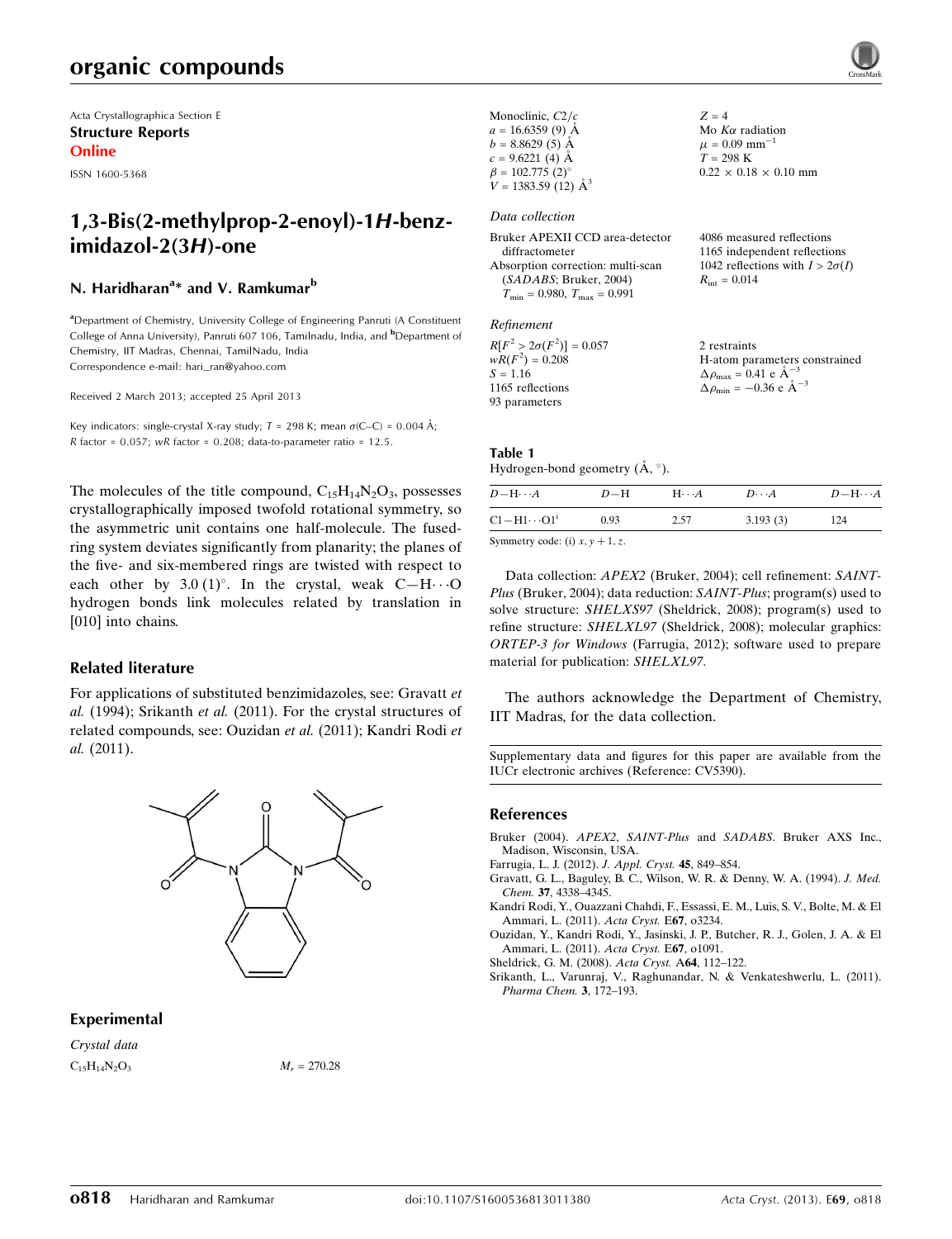# **supporting information**

*Acta Cryst.* (2013). E**69**, o818 [doi:10.1107/S1600536813011380]

# **1,3-Bis(2-methylprop-2-enoyl)-1***H***-benzimidazol-2(3***H***)-one**

# **N. Haridharan and V. Ramkumar**

## **S1. Comment**

Substituted benzimidazole derivatives have found wide range of therapeutic and pharmacological applications (Gravatt *et al.*, 1994; Srikanth *et al.*, 2011). Herewith we present the title compound, (I), which is a new derivative of benzimidazole.

In (I) (Fig. 1), all bond lengths and angles are normal and comparable with those reported for related compounds (Ouzidan *et al.*, 2011; Kandri Rodi *et al.*, 2011). The molecules in (I) possess a crystallographically imposed twofold rotational symmetry, with half of the molecule in the assymetric unit. The five- and six-membered rings are twisted with a dihedral angle of 3.0 (1)°.

In the crystal, weak intermolecular C—H···O hydrogen bonds (Table 1) link the molecules related by translation in [010] into chains.

## **S2. Experimental**

2-Hydroxy benzimidazole (1 g, 0.007 moles) and THF (100 ml) were placed in a 3-neck round bottomed flask. Methacrylic anhydride (2.29 g, 0.014 moles) was added slowly, using a syringe, with stirring. The mixture was allowed to cool to 0 °C using ice-salt mixture with stirring. The mixture was treated with sodium hydroxide (0.56 g, 0.014 moles) drop by drop and the amide formation reaction was allowed to stir for 6 h at RT. The resulting crude product was dissolved in ethyl acetate, washed with bicarbonate solution and then with water thrice followed by brine solution and dried over anhydrous sodium sulfate. The resulting solvent was removed by rotary evaporation. The product was purified by column chromatography technique using 12% ethyl acetate in hexane as the eluent to obtain a product as a bright white solid. Recrystallization of the compound from acetone gave X-ray diffraction quality crystals of (I).

# **S3. Refinement**

All hydrogen atoms were fixed geometrically and allowed to ride on the parent carbon atoms with aromatic  $C-H = 0.93$ Å, methylene C—H = 0.97 Å and methyl C—H = 0.96 Å. The displacement parameters were set as  $U_{iso}(H) = 1.2-1.5$  $U_{\text{eq}}(C)$ .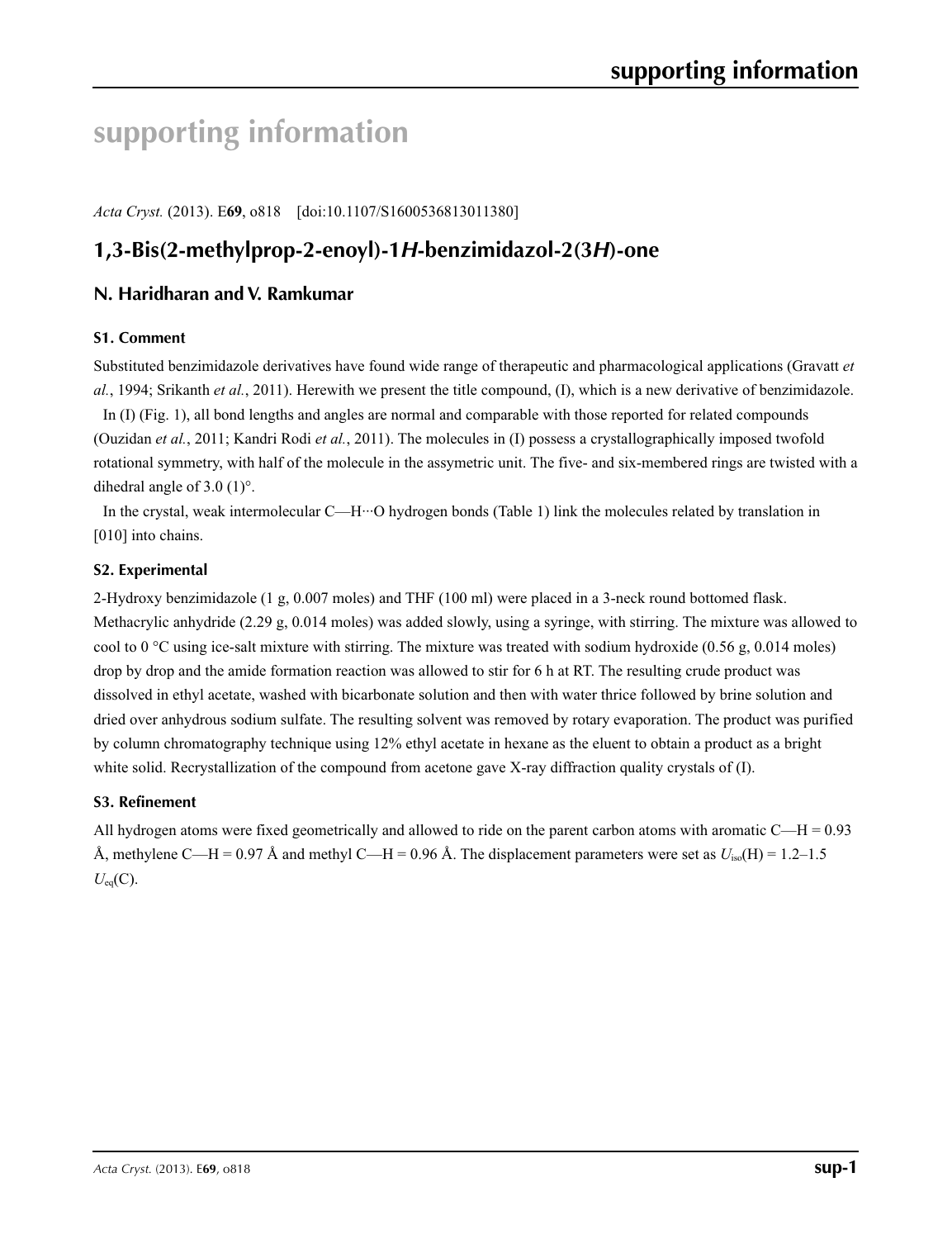

# **Figure 1**

View of (I) showing the atomic numbering and 50% probability displacement ellipsoids [symmetry code: -*x*, *y*, 1/2 - *z*].

# **1,3-Bis(2-methylprop-2-enoyl)-1***H***-benzimidazol-2(3***H***)-one**

*Crystal data*

| $C_{15}H_{14}N_2O_3$                     | $F(000) = 568$                          |
|------------------------------------------|-----------------------------------------|
| $M_r = 270.28$                           | $D_x = 1.298$ Mg m <sup>-3</sup>        |
| Monoclinic, C2/c                         | Mo Ka radiation, $\lambda = 0.71073$ Å  |
| Hall symbol: -C 2yc                      | Cell parameters from 3023 reflections   |
| $a = 16.6359(9)$ Å                       | $\theta = 2.6 - 28.4^{\circ}$           |
| $b = 8.8629(5)$ Å                        | $\mu = 0.09$ mm <sup>-1</sup>           |
| $c = 9.6221(4)$ Å                        | $T = 298 \text{ K}$                     |
| $\beta$ = 102.775 (2) <sup>o</sup>       | Prism, colourless                       |
| $V = 1383.59(12)$ Å <sup>3</sup>         | $0.22 \times 0.18 \times 0.10$ mm       |
| $Z=4$                                    |                                         |
| Data collection                          |                                         |
| Bruker APEXII CCD area-detector          | Absorption correction: multi-scan       |
| diffractometer                           | (SADABS; Bruker, 2004)                  |
| Radiation source: fine-focus sealed tube | $T_{\min} = 0.980$ , $T_{\max} = 0.991$ |
| Graphite monochromator                   | 4086 measured reflections               |
| phi and $\omega$ scans                   | 1165 independent reflections            |
|                                          |                                         |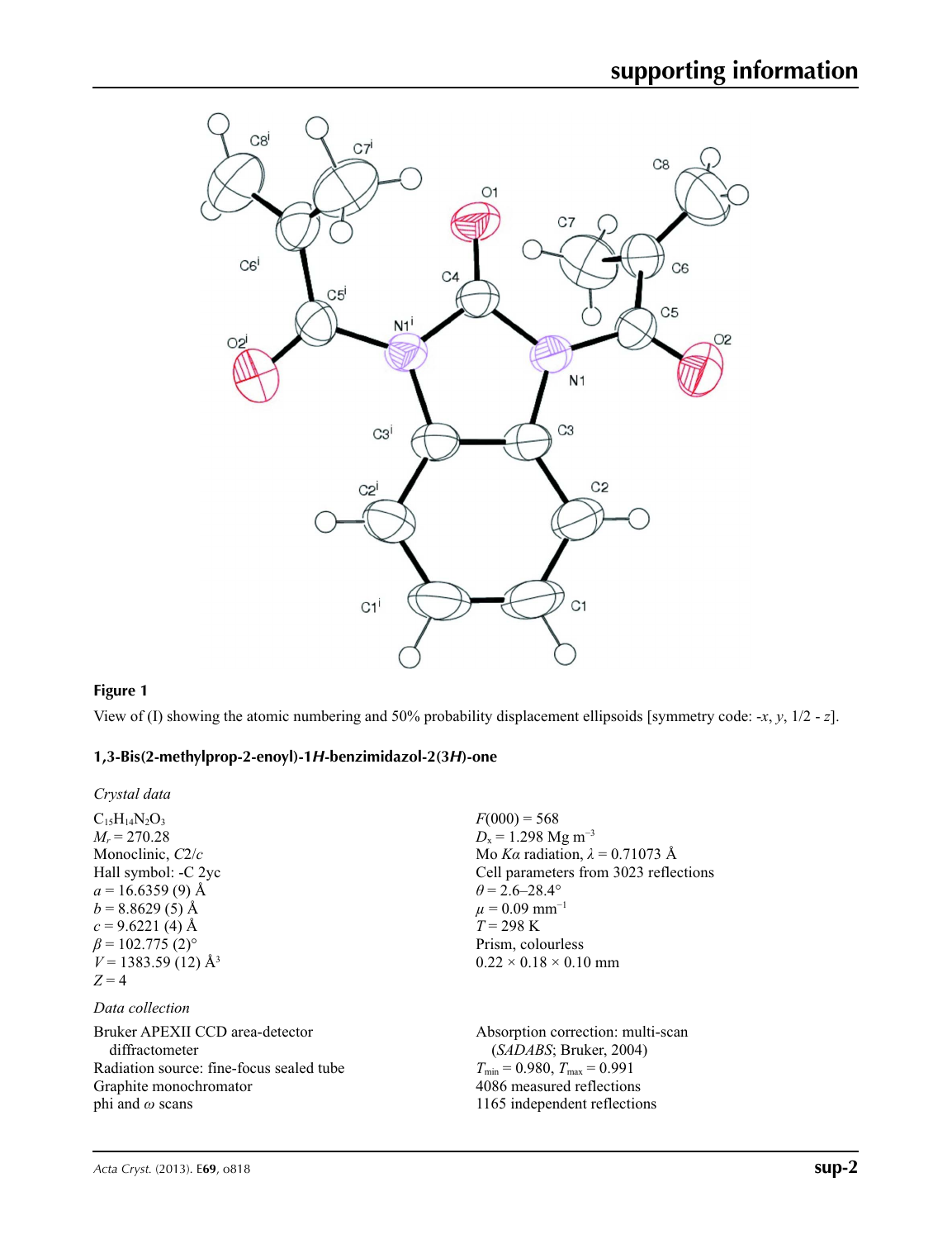| 1042 reflections with $I > 2\sigma(I)$                                  | $h = -16 \rightarrow 19$                           |
|-------------------------------------------------------------------------|----------------------------------------------------|
| $R_{\text{int}} = 0.014$                                                | $k = -10 \rightarrow 10$                           |
| $\theta_{\text{max}} = 25.0^{\circ}, \theta_{\text{min}} = 3.2^{\circ}$ | $l = -11 \rightarrow 7$                            |
| Refinement                                                              |                                                    |
| Refinement on $F^2$                                                     | Secondary atom site location: difference Fourier   |
| Least-squares matrix: full                                              | map                                                |
| $R[F^2 > 2\sigma(F^2)] = 0.057$                                         | Hydrogen site location: inferred from              |
| $wR(F^2) = 0.208$                                                       | neighbouring sites                                 |
| $S = 1.16$                                                              | H-atom parameters constrained                      |
| 1165 reflections                                                        | $w = 1/[\sigma^2(F_0^2) + (0.1442P)^2 + 0.5014P]$  |
| 93 parameters                                                           | where $P = (F_o^2 + 2F_c^2)/3$                     |
| 2 restraints                                                            | $(\Delta/\sigma)_{\text{max}}$ < 0.001             |
| Primary atom site location: structure-invariant                         | $\Delta\rho_{\text{max}} = 0.41$ e Å <sup>-3</sup> |
| direct methods                                                          | $\Delta \rho_{\rm min} = -0.36$ e Å <sup>-3</sup>  |

## *Special details*

**Geometry**. All e.s.d.'s (except the e.s.d. in the dihedral angle between two l.s. planes) are estimated using the full covariance matrix. The cell e.s.d.'s are taken into account individually in the estimation of e.s.d.'s in distances, angles and torsion angles; correlations between e.s.d.'s in cell parameters are only used when they are defined by crystal symmetry. An approximate (isotropic) treatment of cell e.s.d.'s is used for estimating e.s.d.'s involving l.s. planes.

**Refinement**. Refinement of  $F^2$  against ALL reflections. The weighted R-factor wR and goodness of fit *S* are based on  $F^2$ , conventional *R*-factors *R* are based on *F*, with *F* set to zero for negative  $F^2$ . The threshold expression of  $F^2 > \sigma(F^2)$  is used only for calculating *R*-factors(gt) *etc*. and is not relevant to the choice of reflections for refinement. *R*-factors based on *F*<sup>2</sup> are statistically about twice as large as those based on *F*, and *R*- factors based on ALL data will be even larger.

|                | $\boldsymbol{x}$ | $\mathcal{Y}$ | z           | $U_{\rm iso}*/U_{\rm eq}$ |
|----------------|------------------|---------------|-------------|---------------------------|
| C <sub>1</sub> | 0.47013(18)      | 0.8707(3)     | 0.7898(4)   | 0.0750(10)                |
| H1             | 0.4508           | 0.9622        | 0.8167      | $0.090*$                  |
| C <sub>2</sub> | 0.43851(17)      | 0.7372(3)     | 0.8301(3)   | 0.0601(8)                 |
| H2             | 0.3981           | 0.7370        | 0.8832      | $0.072*$                  |
| C <sub>3</sub> | 0.46936(12)      | 0.6045(2)     | 0.7882(2)   | 0.0444(6)                 |
| C4             | 0.5000           | 0.3574(3)     | 0.7500      | 0.0437(8)                 |
| C <sub>5</sub> | 0.38571(13)      | 0.4045(2)     | 0.8743(2)   | 0.0461(7)                 |
| C6             | 0.34437(13)      | 0.2572(2)     | 0.8323(2)   | 0.0529(7)                 |
| N1             | 0.44820(10)      | 0.45224(19)   | 0.80638(19) | 0.0430(6)                 |
| O <sub>1</sub> | 0.5000           | 0.2222(2)     | 0.7500      | 0.0654(8)                 |
| O <sub>2</sub> | 0.36526(12)      | 0.4856(2)     | 0.9606(2)   | 0.0703(7)                 |
| C7             | 0.31257(19)      | 0.2319(4)     | 0.6791(2)   | 0.0781(10)                |
| H7A            | 0.3577           | 0.2117        | 0.6345      | $0.117*$                  |
| H7B            | 0.2836           | 0.3201        | 0.6371      | $0.117*$                  |
| H7C            | 0.2757           | 0.1472        | 0.6655      | $0.117*$                  |
| C8             | 0.3311(2)        | 0.1649(4)     | 0.9330(3)   | 0.0889(11)                |
| H8A            | 0.2999           | 0.0779        | 0.9084      | $0.107*$                  |
| H8B            | 0.3529           | 0.1870        | 1.0284      | $0.107*$                  |

*Fractional atomic coordinates and isotropic or equivalent isotropic displacement parameters (Å<sup>2</sup>)*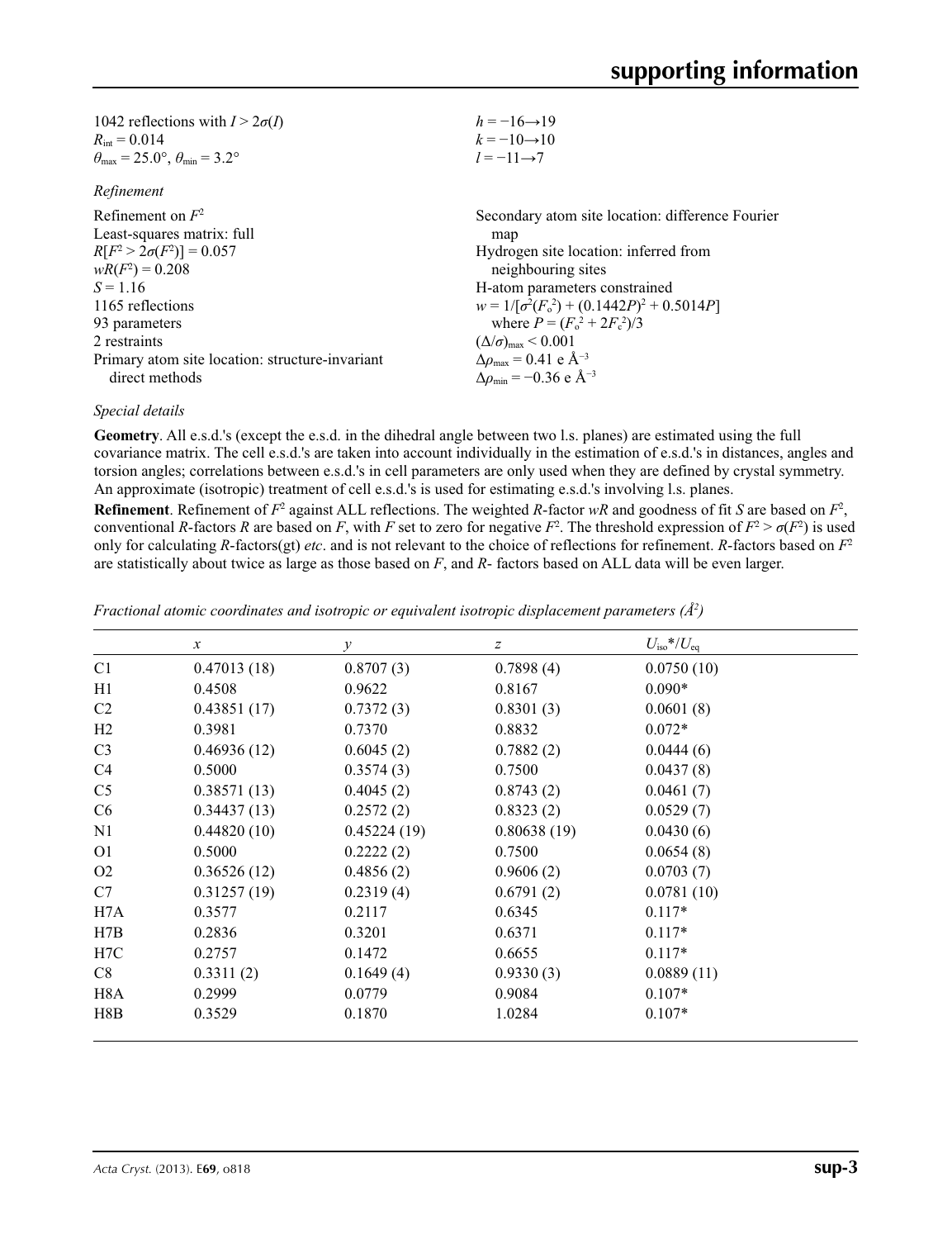|                | $U^{11}$   | $L^{22}$   | $I^{\beta 3}$ | $U^{12}$      | $U^{13}$   | $U^{23}$      |
|----------------|------------|------------|---------------|---------------|------------|---------------|
| C <sub>1</sub> | 0.0787(19) | 0.0326(12) | 0.117(3)      | 0.0049(10)    | 0.0282(17) | $-0.0064(13)$ |
| C <sub>2</sub> | 0.0603(15) | 0.0416(13) | 0.0812(19)    | 0.0069(10)    | 0.0217(14) | $-0.0045(11)$ |
| C <sub>3</sub> | 0.0411(11) | 0.0326(12) | 0.0578(14)    | 0.0014(7)     | 0.0071(10) | 0.0007(8)     |
| C <sub>4</sub> | 0.0413(15) | 0.0329(14) | 0.0592(19)    | 0.000         | 0.0162(13) | 0.000         |
| C <sub>5</sub> | 0.0396(11) | 0.0463(13) | 0.0546(14)    | 0.0070(8)     | 0.0152(10) | 0.0035(9)     |
| C <sub>6</sub> | 0.0398(12) | 0.0520(13) | 0.0710(17)    | $-0.0020(9)$  | 0.0208(11) | 0.0046(10)    |
| N <sub>1</sub> | 0.0389(9)  | 0.0329(10) | 0.0599(12)    | 0.0014(6)     | 0.0166(8)  | 0.0003(7)     |
| O <sub>1</sub> | 0.0647(16) | 0.0316(13) | 0.111(2)      | 0.000         | 0.0435(15) | 0.000         |
| O <sub>2</sub> | 0.0726(13) | 0.0674(12) | 0.0816(14)    | 0.0023(9)     | 0.0399(11) | $-0.0090(9)$  |
| C7             | 0.0629(17) | 0.077(2)   | 0.089(2)      | $-0.0211(13)$ | 0.0050(16) | 0.0023(15)    |
| C <sub>8</sub> | 0.100(2)   | 0.081(2)   | 0.095(2)      | $-0.0197(18)$ | 0.0398(19) | 0.0097(17)    |

*Atomic displacement parameters (Å2 )*

*Geometric parameters (Å, º)*

| $C1-C1$ <sup>i</sup>                   | 1.382(6)    | $C5 - O2$                     | 1.203(3)    |
|----------------------------------------|-------------|-------------------------------|-------------|
| $C1 - C2$                              | 1.385(4)    | $C5 - N1$                     | 1.410(3)    |
| $Cl-H1$                                | 0.9300      | $C5-C6$                       | 1.489(3)    |
| $C2-C3$                                | 1.378(3)    | $C6-C8$                       | 1.3242(19)  |
| $C2-H2$                                | 0.9300      | $C6-C7$                       | 1.4689(19)  |
| $C3-C3$ <sup>i</sup>                   | 1.383(4)    | $C7 - H7A$                    | 0.9600      |
| $C3 - N1$                              | 1.415(3)    | $C7 - H7B$                    | 0.9600      |
| $C4 - O1$                              | 1.198(4)    | $C7 - H7C$                    | 0.9600      |
| $C4 - N1$                              | 1.397(2)    | $C8 - H8A$                    | 0.9300      |
| $C4 - N1$ <sup>i</sup>                 | 1.397(2)    | $C8 - H8B$                    | 0.9300      |
| $Cl^i$ -Cl-C2                          | 121.28(17)  | $C8-C6-C7$                    | 124.0(3)    |
| $Cl^i$ -Cl-H1                          | 119.4       | $C8-C6-C5$                    | 119.0(2)    |
| $C2-C1-H1$                             | 119.4       | $C7-C6-C5$                    | 116.65(19)  |
| $C3-C2-C1$                             | 117.3(3)    | $C4 - N1 - C5$                | 125.50(19)  |
| $C3-C2-H2$                             | 121.4       | $C4 - N1 - C3$                | 109.53(17)  |
| $C1-C2-H2$                             | 121.4       | $C5 - N1 - C3$                | 124.95(17)  |
| $C2 - C3 - C3$ <sup>i</sup>            | 121.42(15)  | $C6-C7-H7A$                   | 109.5       |
| $C2-C3-N1$                             | 131.2(2)    | $C6-C7-H7B$                   | 109.5       |
| $C3$ <sup>i</sup> $-C3$ -N1            | 107.37(11)  | $H7A - C7 - H7B$              | 109.5       |
| $O1 - C4 - N1$                         | 127.01(12)  | $C6-C7-H7C$                   | 109.5       |
| $O1 - C4 - N1$ <sup>i</sup>            | 127.01(12)  | $H7A - C7 - H7C$              | 109.5       |
| $N1-C4-N1$ <sup>i</sup>                | 106.0(2)    | $H7B-C7-H7C$                  | 109.5       |
| $O2-C5-N1$                             | 119.4(2)    | $C6-C8-H8A$                   | 120.0       |
| $O2-C5-C6$                             | 121.8(2)    | $C6-C8-H8B$                   | 120.0       |
| $N1-C5-C6$                             | 118.77(18)  | H8A-C8-H8B                    | 120.0       |
| $C1$ <sup>i</sup> - $C1$ - $C2$ - $C3$ | 0.3(6)      | $N1^{i}$ - $C4$ - $N1$ - $C3$ | $-1.51(11)$ |
| $C1 - C2 - C3 - C3$                    | 1.4(5)      | $O2-C5-N1-C4$                 | 153.7(2)    |
| $C1 - C2 - C3 - N1$                    | $-177.0(2)$ | $C6-C5-N1-C4$                 | $-28.9(3)$  |
| $O2-C5-C6-C8$                          | $-46.6(4)$  | $O2-C5-N1-C3$                 | $-24.6(3)$  |